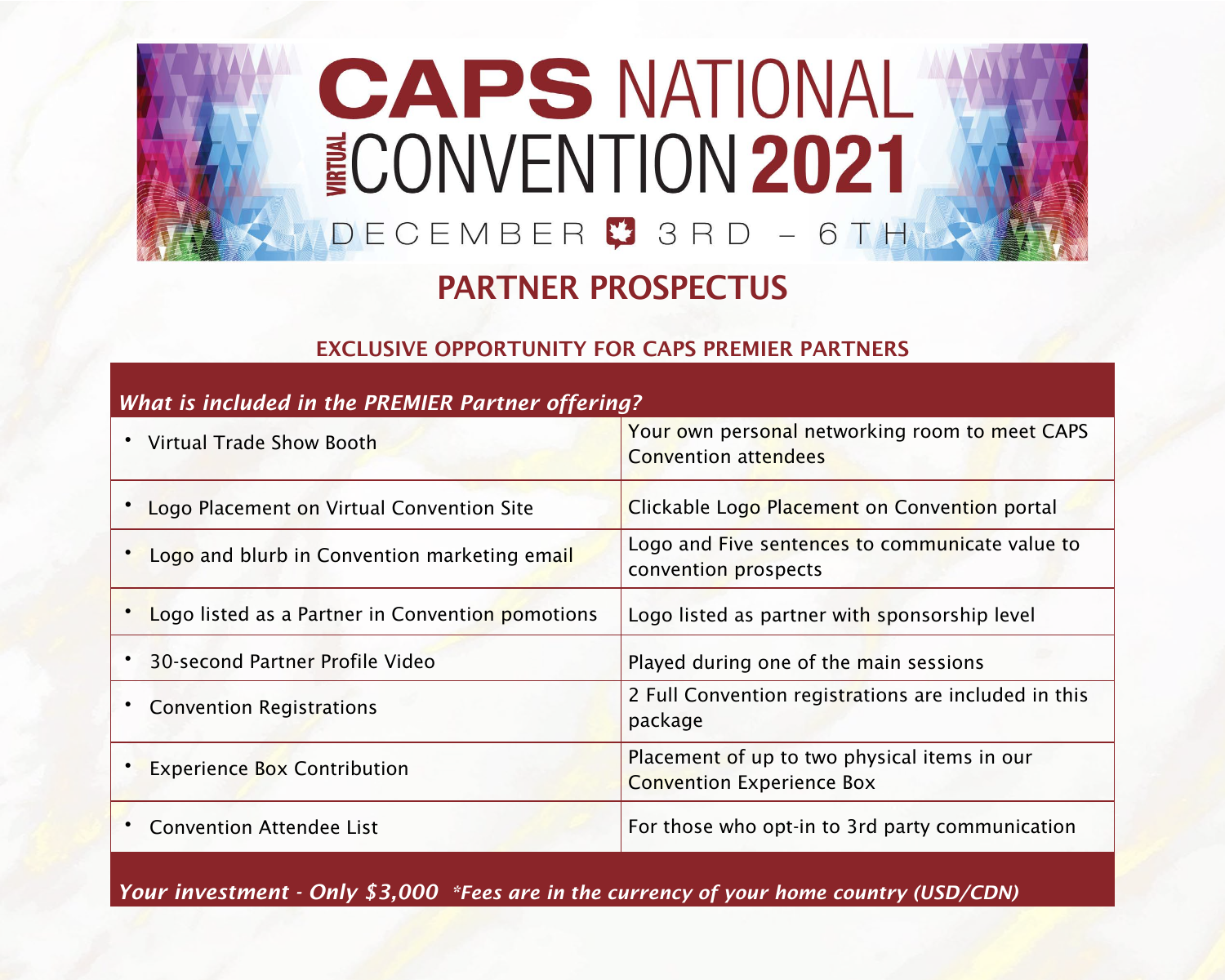## **CAPS NATIONAL NONVENTION 2021** DECEMBER<sup>9</sup> 3 R D -6 T H

## PARTNER PROSPECTUS

#### EXCLUSIVE OPPORTUNITY FOR CAPS PREFERRED PARTNERS

## • Virtual Trade Show Booth Your own personal networking room to meet CAPS Convention attendees • Logo Placement on Virtual Convention Site Clickable Logo Placement on Convention portal • Logo listed as a Partner in Convention pomotions Logo listed as partner with sponsorship level • Convention Registrations **1 Full Convention registration is included in this** package **Experience Box Contribution** Placement of up to two physical items in our Convention Experience Box • Convention Attendee List For those who opt-in to 3rd party communication

*What is included in the PREFERRED Partner offering?*

*Your investment - Only \$1,300 \*Fees are in the currency of your home country (USD/CDN)*

For partner opportunities, contact Shari Bricks at [shari@canadianspeakers.org](mailto:shari%40canadianspeakers.org?subject=)

[www.capsconvention.com](http://www.capsconvention.com)

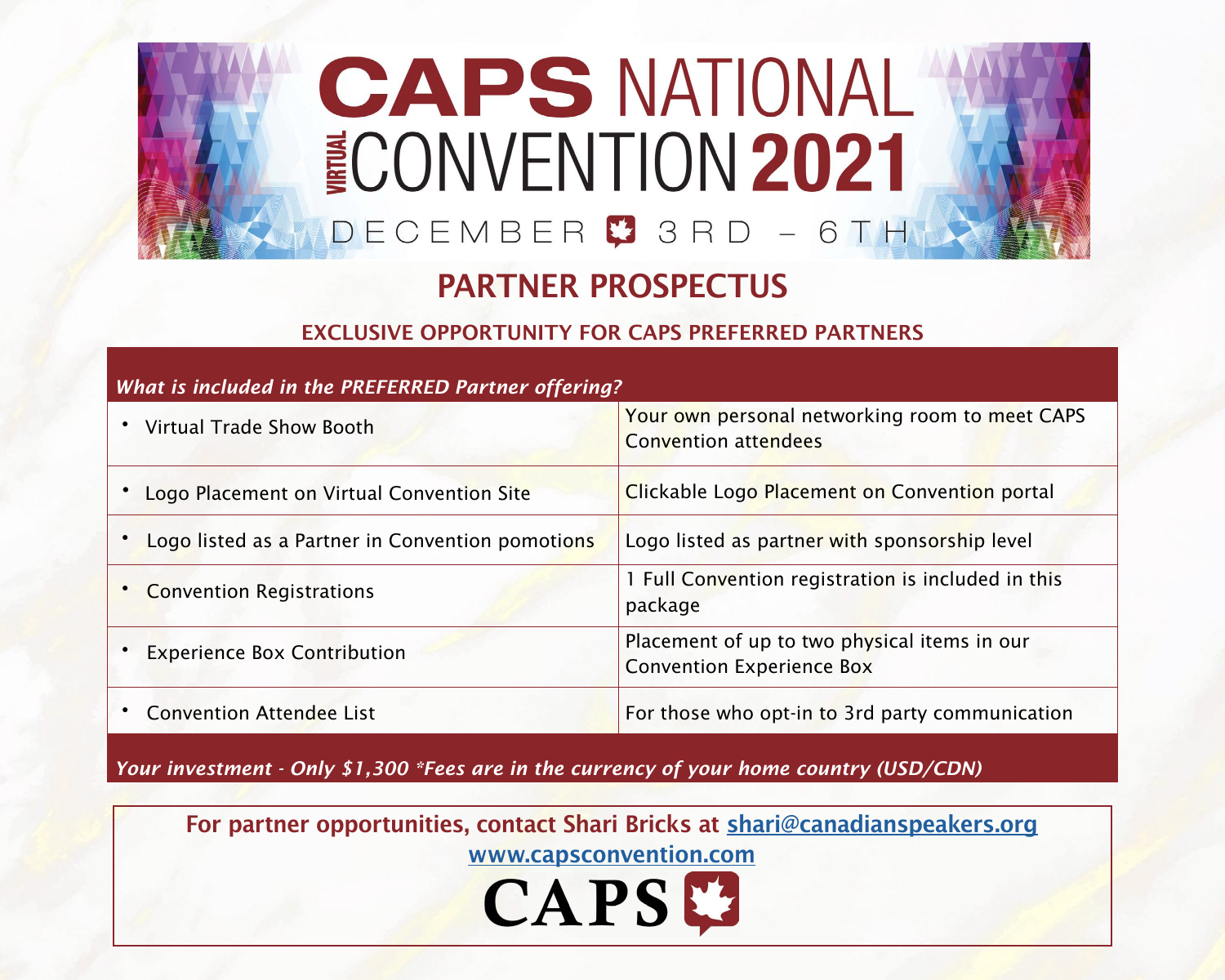# **CAPS NATIONAL ECONVENTION 2021**

#### *Further Partner Prestige (a la carte) \*Fees are in the currency of your home country (USD/CDN)*

| SpeakerTech Pre-Convention Naming Rights  | XYZ Company SpeakerTech Workshop                                                                                | \$5,000 |
|-------------------------------------------|-----------------------------------------------------------------------------------------------------------------|---------|
| <b>CAPS Lobby Bar Partner</b>             | Naming rights to Zoom hangout area In Lobby.<br>e.g. The CAPS Lounge and can have a representitive<br>in there. | \$1,500 |
| Main Session Theater (Main Stage) Partner | e.g. The CAPS Theatre                                                                                           | \$1,000 |
| DJ and Break Partner                      | Logo featured prominently on the DJ table during<br>breaks on the Main Stage                                    | \$500   |
| <b>Convention Attendee List</b>           | For those who opt-in to 3rd party communication                                                                 | \$500   |
| <b>Photobooth Partner</b>                 | Logo prominently displayed on Photobooth in lobby                                                               | \$500   |
| Video Playing in Lobby                    | Looped video playing on a screen in convention<br>lobby                                                         | \$500   |
| <b>Virtual Trade Show Booth</b>           | For CAPS Supplier Members Only                                                                                  | \$500   |

| SpeakerTech Add-on (Includes Below) |                                                                |         |
|-------------------------------------|----------------------------------------------------------------|---------|
| PDF page in group handouts          | Featured in SpeakerTech group handout PDF                      |         |
| 1-minute Video Tip                  | As part of the main stage segment "10 tips in 10<br>minutes"   |         |
| Partner sponsored session           | A session of your choice is "Brought to you by XYZ<br>Company" |         |
|                                     |                                                                | \$1,000 |